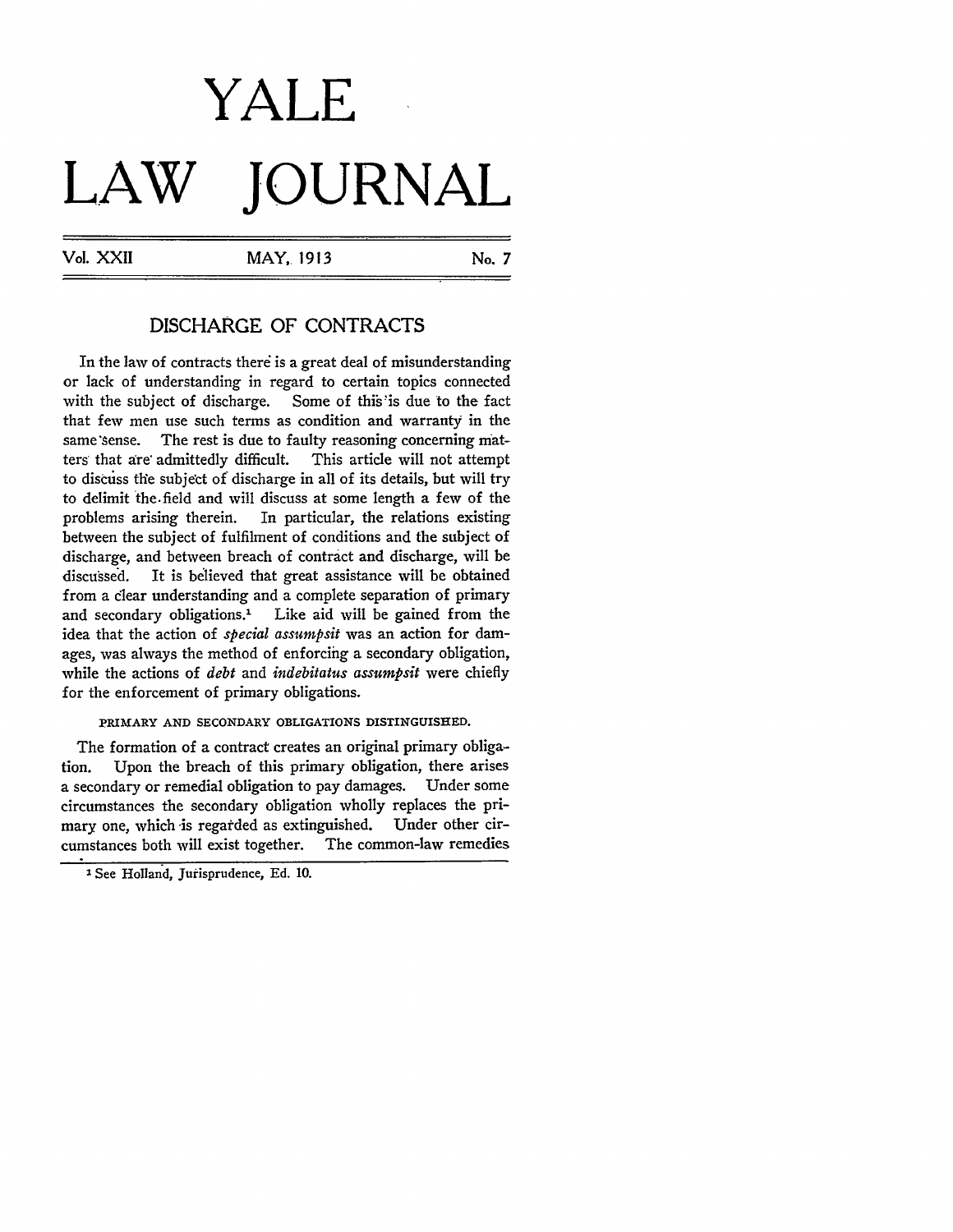are generally directed to the enforcement of the secondary obligation, as in the case of the remedy in damages in express assumpsit. The equitable remedy called specific performance is intended to enforce the primary obligation; but the decree also allows incidental damages, thus enforcing the primary and the secondary obligations at the same time. The common-law remedies in debt and *indebitatus* assumpsit are for the specific enforcement of the primary obligation as in equity, also sometimes giving incidental damages by way of interest.

Ordinarily neither law nor equity will afford a remedy for the enforcement of the primary contractual obligation until a breach of it has occurred. Indeed; not even the equitable remedy secures the exact performance of the primary obligation; but it approaches so nearly to exact performance that it seems proper and convenient to say that the primary obligation is enforced. But even though it is not enforcible until after breach, the primary obligation is a tie that binds, a *vinculum* juris.

If A promises to complete certain work for B within a year for \$i,ooo to be paid'by B, A is under an obligation at once. This is the primary contractual obligation. It is the only one that will exist as against A, until a breach is committed by A. When such a breach occurs, A will be under a new obligation to repair the damage, to put B in as good a financial position as he would have been in had A performed the contract. This is the secondary or remedial obligation. It is the *only* obligation, in a case like this, that can be enforced. Equity will not decree specific performance of a promise to perform labor, and the common law offers damages alone. as a remedy. A is liable in special assumpsit only; he is not liable in debt.

If, in the above case, B has paid the money, and A fails to do any of the work, B can sue for a return of the money paid, as an alternative of suing for damages. In a suit for damages, of course, any money paid on account would be one of the elements of the damage collectible at law. But all the *other* elements may be waived, if B so desires, and he may sue merely for restitution of the money he has paid. This remedy is generally referred to as quasi-contractual, but it is not truly so, unless all secondary obligations are quasi-contractual. It is in fact *secondary* in character, arising out of a. breach of an antecedent primary obligation, and created by the law independently of the consent of the parties.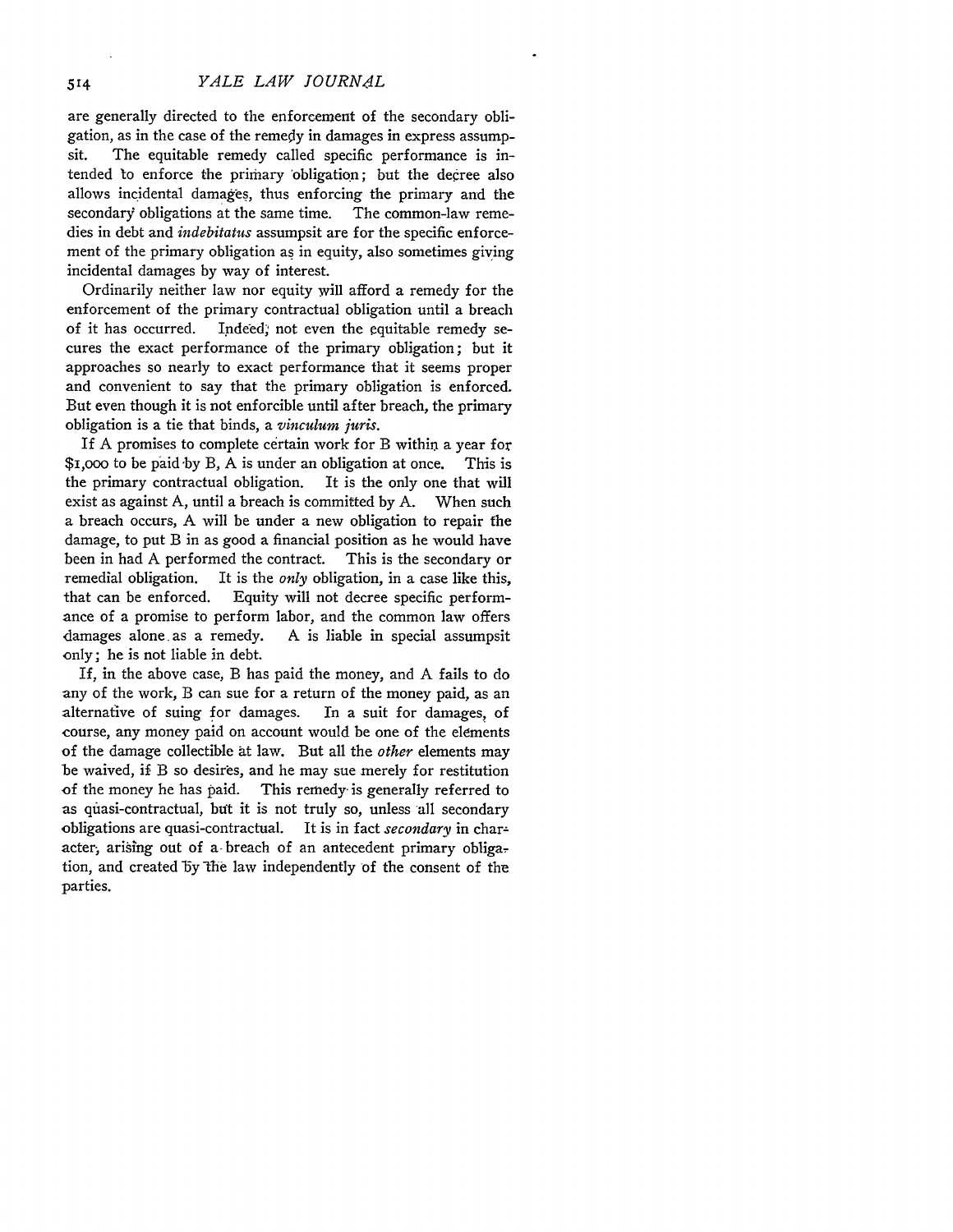The obligation of B to pay the \$1,000 is a primary obligation, st as A's obligation to do the work was primary. No action just as A's obligation to do the work was primary. will lie to enforce B's obligation to pay until after he has committed a breach of it, until the time for payment has arrived. After such a breach, B too comes under a secondary obligation to<br>pay damages. In this case, however, B's original primary obli-In this case, however, B's original primary obligation is of such a character that it can be specifically enforced. The common law afforded such a remedy in the action of debt, and therefore equity did not need to intervene. Strictly and and therefore equity did not need to intervene. historically, the action of debt was for the sum due and was not for damages. But the practical distinctions between debt and assumpsit have been vanishing for more than three centuries, and no doubt in debt the judgment will be for interest as damages in addition to the sum due. Besides this specific enforcement of B's primary obligation in the action of debt, his secondary obligation to pay damages is enforcible in special assumpsit, and the amount **of** the debt due and unpaid is the largest element to be included.

### CONDITIONS **PRECEDENT.**

All those things that are necessary to the *formation* of a valid -contract are *conditions precedent to the existence of the primary obligation.* They are not conditions *in* the contract and are not terms thereof, but are precedent to its existence. Any one alleging a contract and asking a remedy thereon must bear the burden of proving the fulfilment of these conditions. He must prove the formation of a valid contract, the existence of a primary -obligation. But he has still more to prove. He is asking a remedy. He must show the existence of the secondary, remedial obligation. This secondary obligation does not arise until breach of the primary obligation **by** the defendant. The contract may itself provide that certain facts must exist or events take place before the defendant's performance is due. Such provisions are -conditions in the contract, terms of the contract. In addition, the law itself, independently of the expressed will of the parties, -may require that certain facts exist or events happen (such an -event being often the substantial performance **by** the plaintiff of his part of the contract). In such cases, the legal requirement is based upon principles of justice, policy, and right, and not on the expressed will of the parties. All such facts and events, whether expressed in the contract or implied by the law, are  $\epsilon on_{\tau}$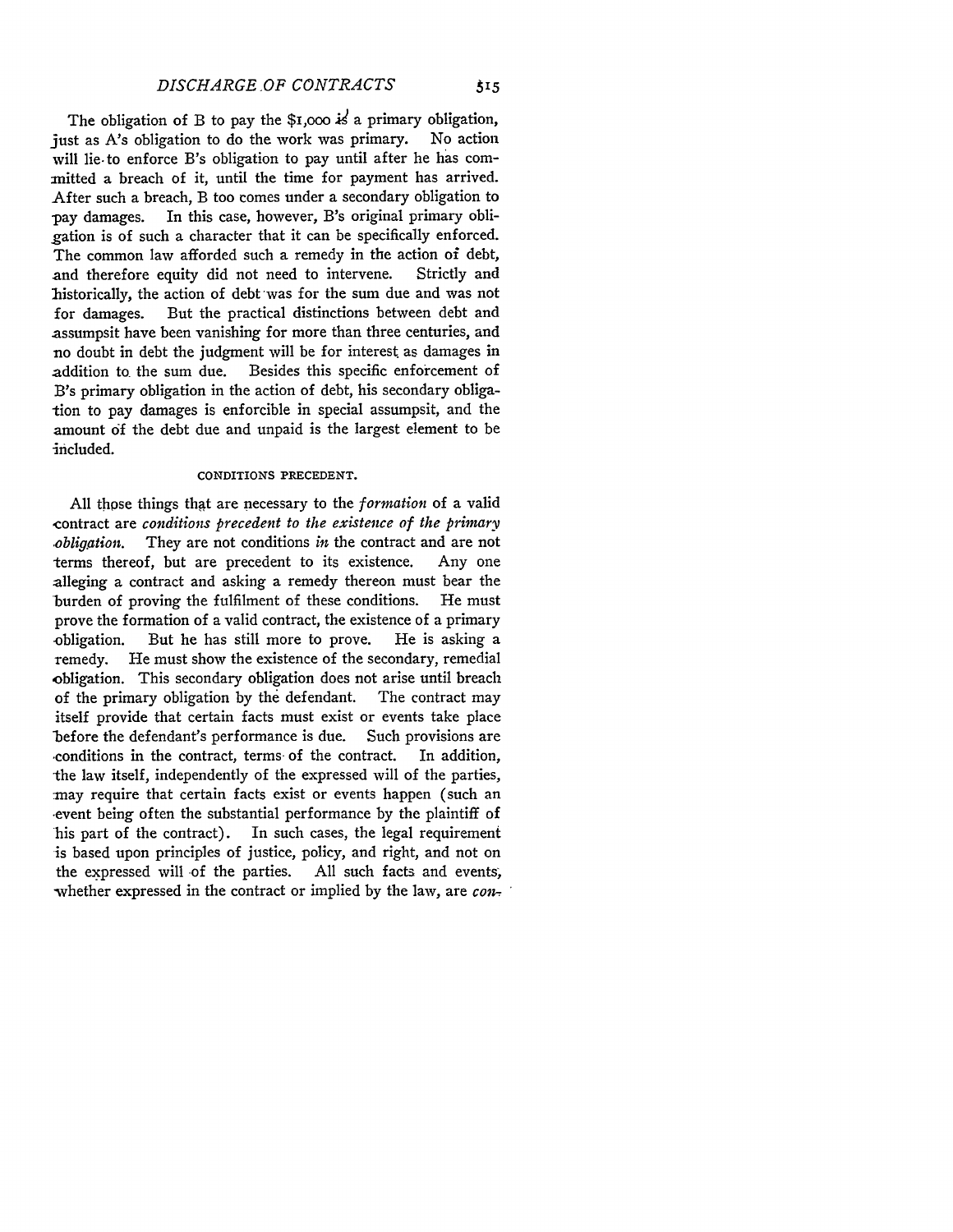*ditions precedent to the existence of the secondary remedial*<br>*obligation*, The party alleging a breach of contract and asking The party alleging a breach of contract and asking a remedy must bear the burden of proving the fulfilment of these conditions also.

# DISCHARGE, **IN** GENERAL.

If the plaintiff has established the fulfilment of the two foregoing sets of conditions precedent, has proved the contract and its breach, has shown the existence of a primary and a secondaryobligation, the remedy follows as of course unless the defendant can show a discharge. The question of discharge may arise with reference to the primary contractual obligation, or with reference to the secondary remedial obligation, or with reference to both at once. It might seem that the continued existence of the primaryobligation at the time of its breach would be a condition precedent to the existence of a secondary obligation, and that the burden of showing such continued existence is on the plaintiff; but the Courts frequently assume the continuing existence of both obligations, throwing on the defendant the burden of proving a discharge of either.

What constitutes a discharge and how should it be alleged? In the first place let us consider certain things that do *not* constitute a discharge. Lack of mutual consent (including mistake), lack of consideration, lack of delivery in case of deeds, illegality, incapacity of parties, fraud, duress, all these affect' the *formation of*the contract, either preventing the existence of any *primary* obligation; or making the contract voidable and the obligation imper- fect, and giving to the defendant alone the option of avoiding or-<br>of enforcing the obligation. A justifiable avoidance where the A justifiable avoidance where the defendant has this option results in a final discharge of the obligation.

The *statute of frauds* is a defense in some cases, but it never effects a discharge. Certain statutes declare the contract void, if not in writing. These prevent the formation of any primaryobligation; they do not discharge anything. All other statutes of frauds merely bar the remedy conditionally, without purporting to discharge either the primary or the secondary obligation.. They operate after the fashion of a condition precedent.

The *statute of limitations* is like the statute of frauds in noteffecting a discharge. It bars the remedy, but the primary obligation is still regarded as existing in an imperfect form, and may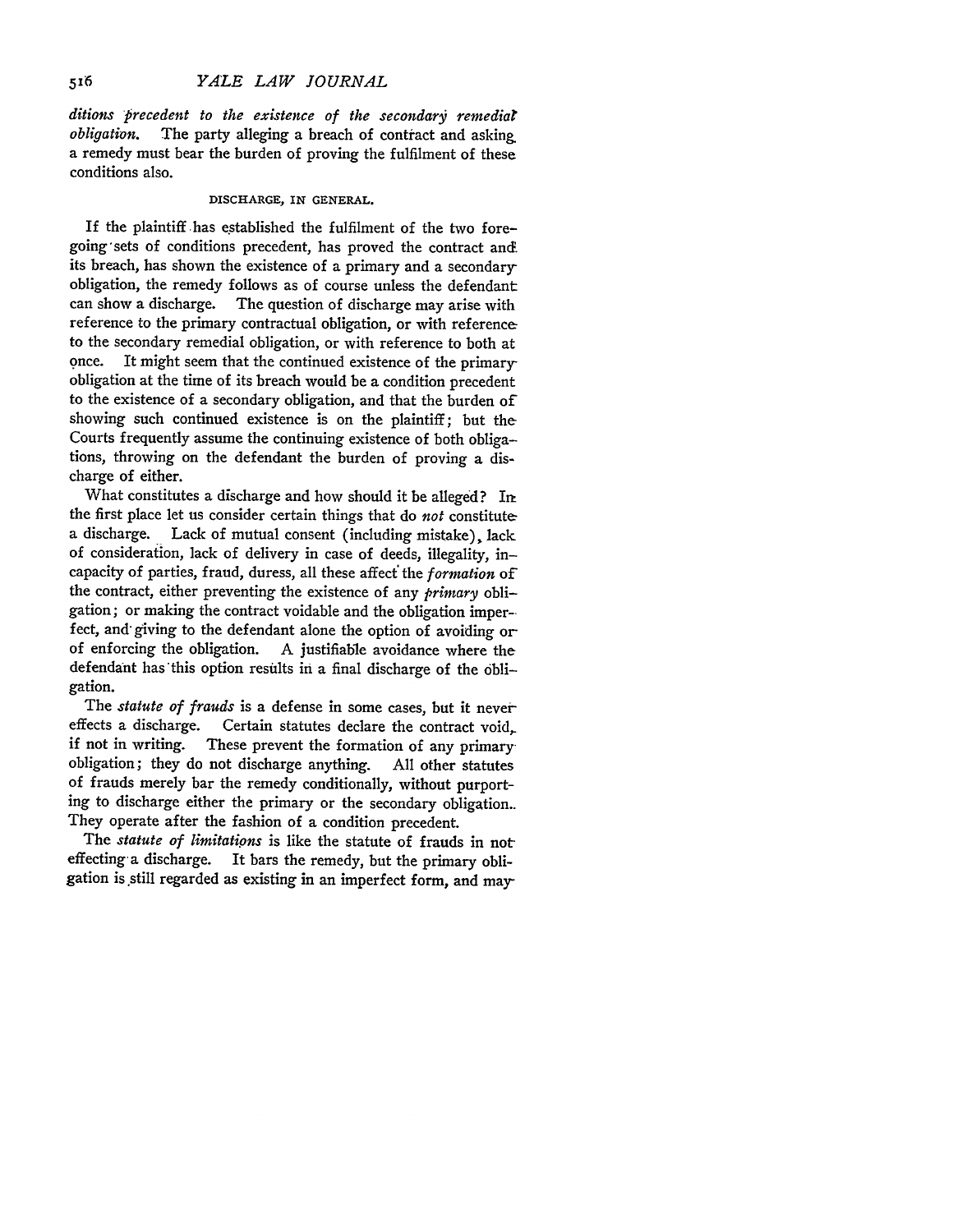still become the basis of an action in case of a waiver of the statutory privilege.<sup>2</sup> It is not a discharge, although it acts somewhat in the same way as a condition subsequent. Of course the statute may be so worded as to destroy all obligations whatever.<sup>3</sup> In such case it is a true discharge. After such a discharge, a new promise without new consideration could be enforced only by a frank adoption of the doctrine that a *moral* obligation is a sufficient consideration. That the ordinary statute of limitations is not a discharge is indicated by the fact that the creditor may still enforce his liens and mortgages, if he has any, given to secure performance, even though there is no waiver by the debtor, $<sup>4</sup>$  It seems</sup> that any method of enforcing the demand, other than action.at law, is open to the creditor. The statute is only a rule of procedure and is not operative outside of the statutory jurisdiction.<sup>5</sup>

*Bankruptcy laws* very generally provide for an absolute discharge upon the compliance with certain requirements Such **a** discharge is applicable to either a primary or a secondary obligation. The burden of establishing it is of course on the defendant.

### BREACH OF **CONTRACT AS A DISCHARGE,**

It is frequently stated that *breach of contract* by the plaintiff operates as a discharge of the defendant.<sup>6</sup> However, this seems not to be logically correct, though in some cases it may be *practically* correct. The question can arise only in the case of bilateral contracts, where a promise is given for a promise. **If** the defendant's promise was offered, not for a return promise, but for an act or performance, the defendant is not bound by any sort of obligation until the plaintiff has acted or foreborne as requested. Both thereafter and theretofore, it is impossible for the plaintiff to commit a breach, because at no time has he made a promise and at no time has he been under an obligation. The obligation of the contract is wholly unilateral.

In bilateral contracts, sometimes the promises are held to be "independent", meaning that the liability of each party for nonperformance **of** his promise is not dependent upon whether or not

- *Ibid., 777,* **780.**
- **<sup>0</sup>** Anson on Contracts, **3d** Amer. Ed., **by** Huffcut, **p.** *356, et seq.*

<sup>2</sup> Ilsley v. Jewett, 3 Metc., 439; Way v. Sperry, 6 Cush., 238; Dusen*bury v. Hoyt,* 53 **N.** Y., 521.

**<sup>3</sup>***Pierce v. Seymour,* 52 Wis., 272.

<sup>4</sup> Wald's Pollock on Contracts,'Williston's **Ed.,** 775. *<sup>5</sup>*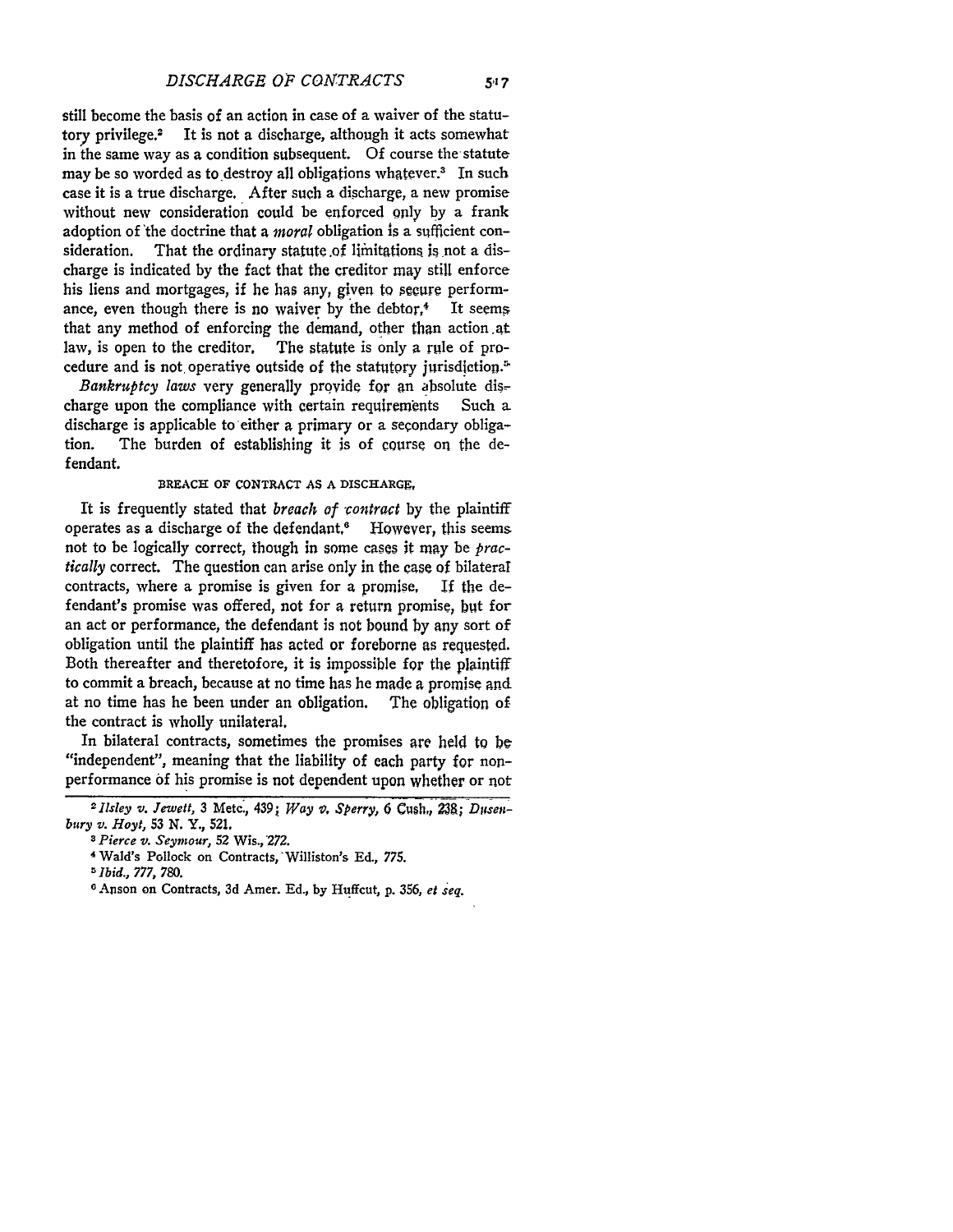the other party has performed his part. In modern times it is a very exceptional case where the promises will be held to be en-<br>tirely independent. At an earlier stage the contrary was true.<sup>7</sup> At an earlier stage the contrary was true.<sup>7</sup> But if promises are independent, breach by one party-cannot discharge, the other.

Supposing the promises are not independent, does a breach by<br>e plaintiff discharge the defendant? To say that the defendthe plaintiff discharge the defendant? ant's promise is dependent means that he will not be liable in an action until certain things promised by the plaintiff have been performed. Performance of these things is a condition precedent to the defendant's liability to suit. In cases of non-performance, the defendant's liability does not accrue. The secondary or refnedial obligation never arises, and hence it cannot be *discharged.* In this matter, it makes no difference whether the condition precedent is expressed as such in the contract or is a pure construction of law (a "condition implied by law" so-called); and it makes no difference whether the condition is the performance of a thing promised or the happening of a thing not promised. If it was *not* promised, of course its not happening is no breach of contract on the plaintiff's part. But in all these cases alike, the non-fulfilment of the condition prevents the secondary obligation from arising. It does not discharge it.

But even though the secondary obligation is not discharged, for the reason that it never existed, may it not be said that the nonfulfilment of that which is a condition precedent to the existence of the secondary obligation and to the remedy, operates as a discharge of the *primary* contractual obligation? It is believed not.

Suppose the following bilateral contract: A promises to convey land to B after B shall pay \$i,ooo; and B promises to pay the \$i,ooo on March i, if A's title is then perfect. B could not sue A during *February,* because of the non-fulfilment of a condition precedent, although B has committed no breach. A is bound by his primary contractual obligation, but his secondary obligation to pay damages for breach has not accrued. If B should sue A in *April* for not conveying, B not having paid the \$I,OOO, the suit will fail for the same reason as before. But in this latter case, the facts show that  $B$  is liable to suit; he has broken his promise.

*<sup>7</sup> Nichols v. Raynbred,* Hobart, 88; *Pordage v.. Cole,* 1 Wms. Saunders, 319. For modern cases see *Norrington v. Wright,* 115 U. S., 188; *Rugg v. Moore,* 110 Pa., 236; *Beecher v. Conradt,* 3 Kernan, 108.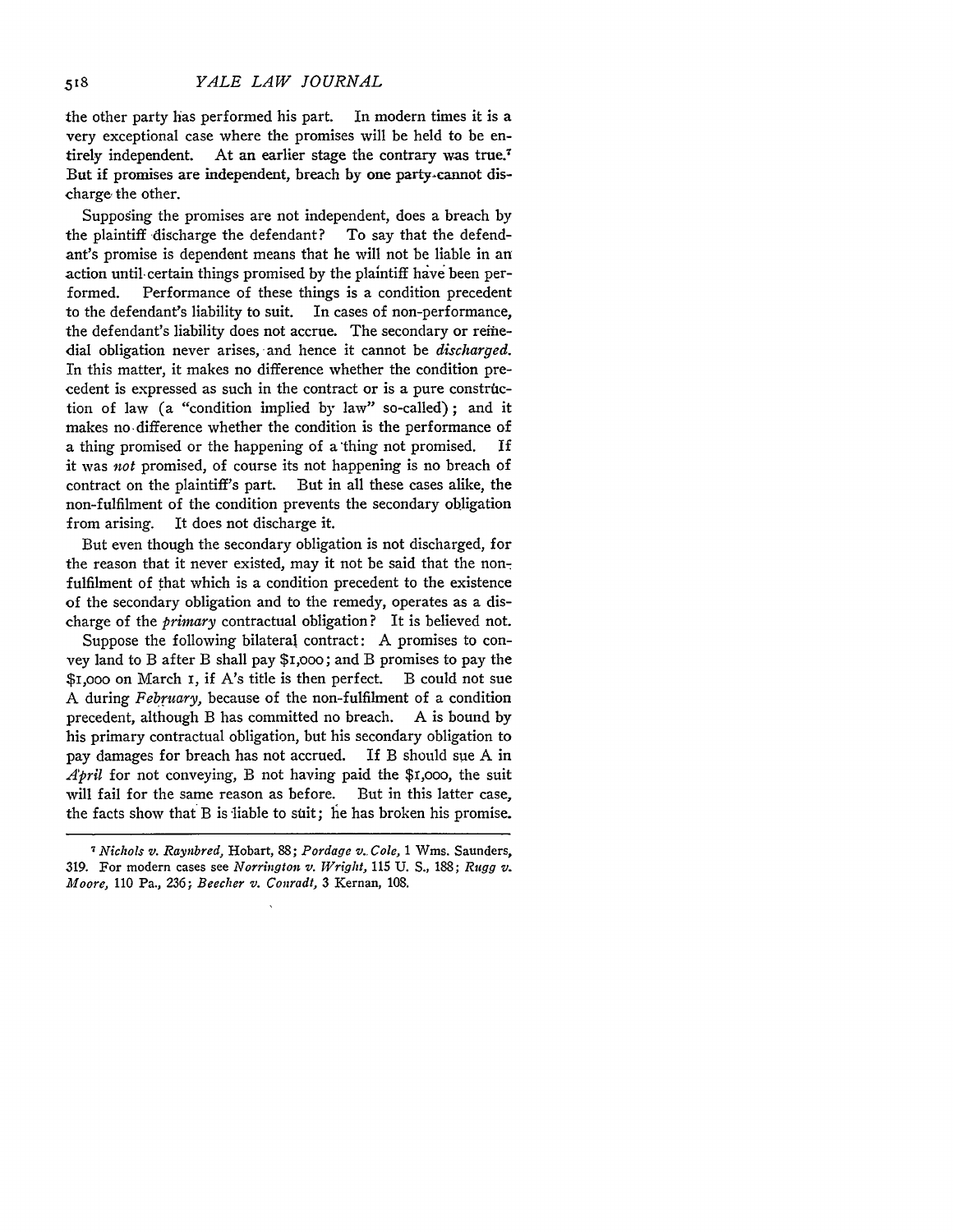It does not follow from this that A is discharged from his primary -obligation. The only *express* condition precedent to A's liability -to action was *payment* by B, *not payment on March* **.i.** Hence, in case the law should not "imply" payment on March **I** as a con- .dition, as it might well not do,8 B could pay later and still hold A to his promise. In any case, B's breach would operate to give A a right to sue him, but not to discharge A.

If we should suppose that payment on March I by B was a: -condition precedent to A's liability, and that the money was not paid, still A is not discharged. His primary obligation has merely become voidable at his option (as in case of fraud, except that for Teasons of policy the burden of proof is different). He may waive the condition and hold B, in which case he remains bound himself. Or he may refuse to waive it and avoid the contract. It is A's avoidance that discharges, and not merely B's breach. But A may "stand pat", merely taking no action whatever, waiving nothing and avoiding nothing. In such case B could never -maintain suit on A's promise and as a *practical* matter A may be said to be discharged, although theoretically and logically he is -not.

### IMPOSSIBILITY OF PERFORMANCE.

There are various sorts of impossibility. It may exist prior to the formation of the agreement, or it may arise subsequently. It -may be legal impossibility or physical impossibility. The thing that is impossible may be the performance of the defendant's obligation itself, or the fulfilment of a condition precedent to the defendant's liability, or the fulfilment of a condition subsequent; the impossibility of any other thing is immaterial in determining legal liability.

If the defendant makes a promise that is at that time legally or physically impossible of fulfilment, no legal obligation arises. Legal and physical possibility is a condition precedent to the birth -of the primary obligation. **Of** course mere difficulty is not im- -possibility; but impossibility must be determined by practical standards in the light of the present state of knowledge and invention. If a man promises to dig a well yesterday, or to build za house on the sun, or to make a road to China on a straight line, no obligation is born. Such an impossibility is therefore not a discharge.

**8** See *Constable v. Cloberie,* (1626) Palmer,'397; *Fr-eeth v. Burr,* L. R. 9 C. P., 208; *Mersey Steel & Iron Co. v. Naylor,* (1884) 9 App. Cas., 434.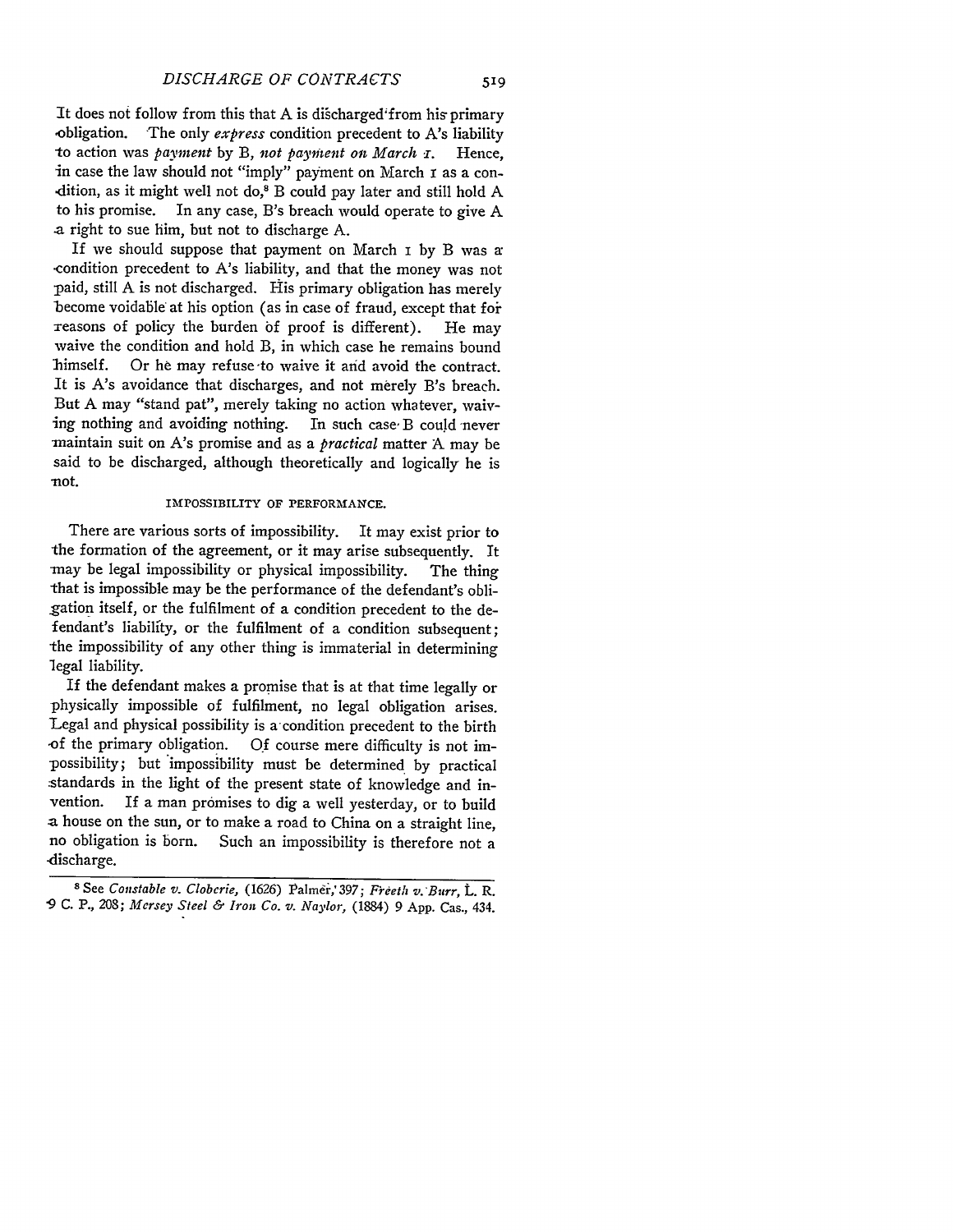In .case the impossibility arises. subsequently to the making of the agreement, and **by** no fault of the defendant, it has been said that the defendant is not excused.<sup>9</sup> There are so many exceptions to this rule, that it is believed that the rule is itself incorrect. In the cases laying down such a rule, the performance of the defendant's promise was not totally impossible, but had become merely more difficult or more expensive to perform or, would re-<br>quire a longer time than agreed upon. Such greater difficulty quire a longer time than agreed upon. or expense is very generally held to be no discharge.<sup>10</sup> But where the performance of the defendant's promise has become legally impossible," or physically impossible, it is believed to be correct to say that the defendant has the option of regarding himself.a under no liability. It is to be noted that it is only the primary obligation that is impossible of performance. The performance obligation that is impossible of performance. of the secondary obligation, payment of damages, never becomes impossible. And the question is whether the impossibility of performing the primary obligation prevents the accrual of any secondary obligation. The correct rule seems to be that the continued possibility of performance for a reasonable period is a condition precedent to the defendant's liability, even though the parties have used no express words to that effect. Impossibility does not discharge the primary obligation, although it prevents its performance; nor does it discharge the secondary obligation to pay damages, but it prevents it from being born unless the defendant chooses to waive it. So, it has many times been held that where the continued existence of some specific thing is necessary to the performance of the contract, the destruction of that thing prevents any liability in damages.<sup>12</sup> It has even been held that the defendant is not liable where his failure to perform was due to the existence of a contagious disease making- performance dangerous to life,<sup>13</sup> or was due to a great and unexpected shortage

*"3Lakemen v. Pollard,* 43 Me., 463.

**<sup>9</sup>** See *Paradine v. Jane,* (1648) Aleyn, *26,* and cases following its dictum.

<sup>&#</sup>x27;° *Stees v. Leonard, 20* Minn., 494; *School Dist. v. Dauchy,* 25 Conn., 530; *Derinott v. Jones,* 2 Wall, **1;** *Ward v. Hudson R. Bldg. Co.,* **125 N.** Y., 230. The rule in Roman Law seems to have been the same. Dig. 45, **1,** de v. **o.** 137, Sec. 4-6.

*<sup>11</sup>Baily v. De Crespigny,* L. R. 4 **Q.** B., 180; *Jones v. Judd, 4 N. Y.,* 412.

*<sup>12</sup>Taylor v. Caldwell,* 3 B. & **S.,** 826; *Howell v. Coupland,* L.R. 9 **Q.** B., 462; *Butterfield v. Byron,* **153** Mass., 517.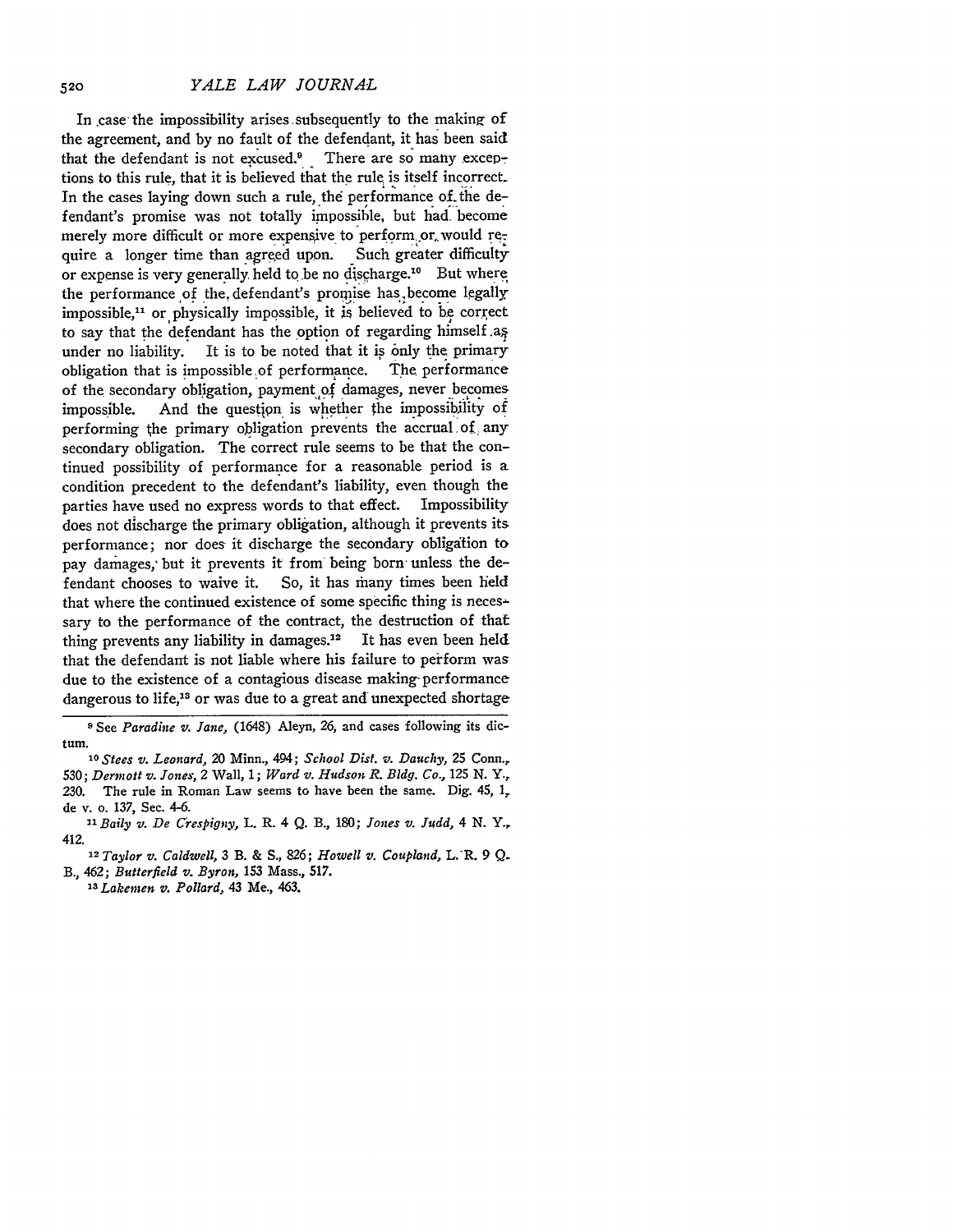of water in a stream by which logs were to be transported.<sup>14</sup> These last cases must be regarded as contrary to the weight of authority or as rare exceptions.

'If possibility **of** performance is a condition precedent to the defendant's liability, the burden of proving such possibility is on the -plaintiff. But the law will assume that performance is possible. and the defendant must undertake the first step toward showing 'impossibility of performance unless the plaintiff's own allegations show that the defendant's promise is impossible to perform.

The impossibility instead of concerning the defendant's promise, hmay concern the fulfilment of a condition precedent to the defendant's liability or a condition subsequent to his liability. The -impossibility of anything that is of too little importance to be a condition of the existence of the defendant's liability cannot affect that liability at all. If a condition precedent becomes im-If a condition precedent becomes im--possible of fulfilment, the defendant's secondary obligation never arises, his liability never accrues. He is not discharged, for here, :as in other cases, he may waive the condition if he likes, and perform his promise or pay damages for non-performance. Sup--pose a promise to pay \$Ioo after X shall go to the moon. No -primary obligation arises, for from the very beginning, the condi tion is impossible of fulfilment.<sup>15</sup> But suppose a promise by A to -pay \$ioo after X shall paint A's house; the primary obligation of A is formed; but if the house is burned before X paints it, A -cannot be sued. But as shown above<sup>16</sup> this is logically no dis--charge.

It is stated in Wald's *Pollock on Contracts*<sup>17</sup> that upon the happening of such impossibility "the contract becomes void, not -merely voidable at the option of the party disabled",. citing the

<sup>14</sup>*Clarksville Land Co. v. Harriman, 68* **N.** H.,.374.

 $5$  The suggestion in *Worsley v. Wood*, 6 T. R., 710, that "if there be -a condition precedent to do an impossible thing, the obligation becomes -single" cannot be accepted, if by "single" Lord Kenyon meant *unconditional.* The.Roman law and the codes derived therefrom agree with the text above. Gaius, III Inst. 98; Code Civil Art 900; Audinet in Revue de Droit International Priv6 for 1909, Nos. 3 and 4, 474; Erskine's Principles -of the Law of Scotland, Ed. 20, p. 394; Kerr's Handbook of Mex. Law, p. -46; Code of Mex., Arts. 1328-1354. The Sabinians and the Proculians differed as to whether this rule applied to conditional bequests.

**<sup>&#</sup>x27;a** Pp. 517-519. **\_**

**<sup>&#</sup>x27;7** Williston's Ed., p. 545.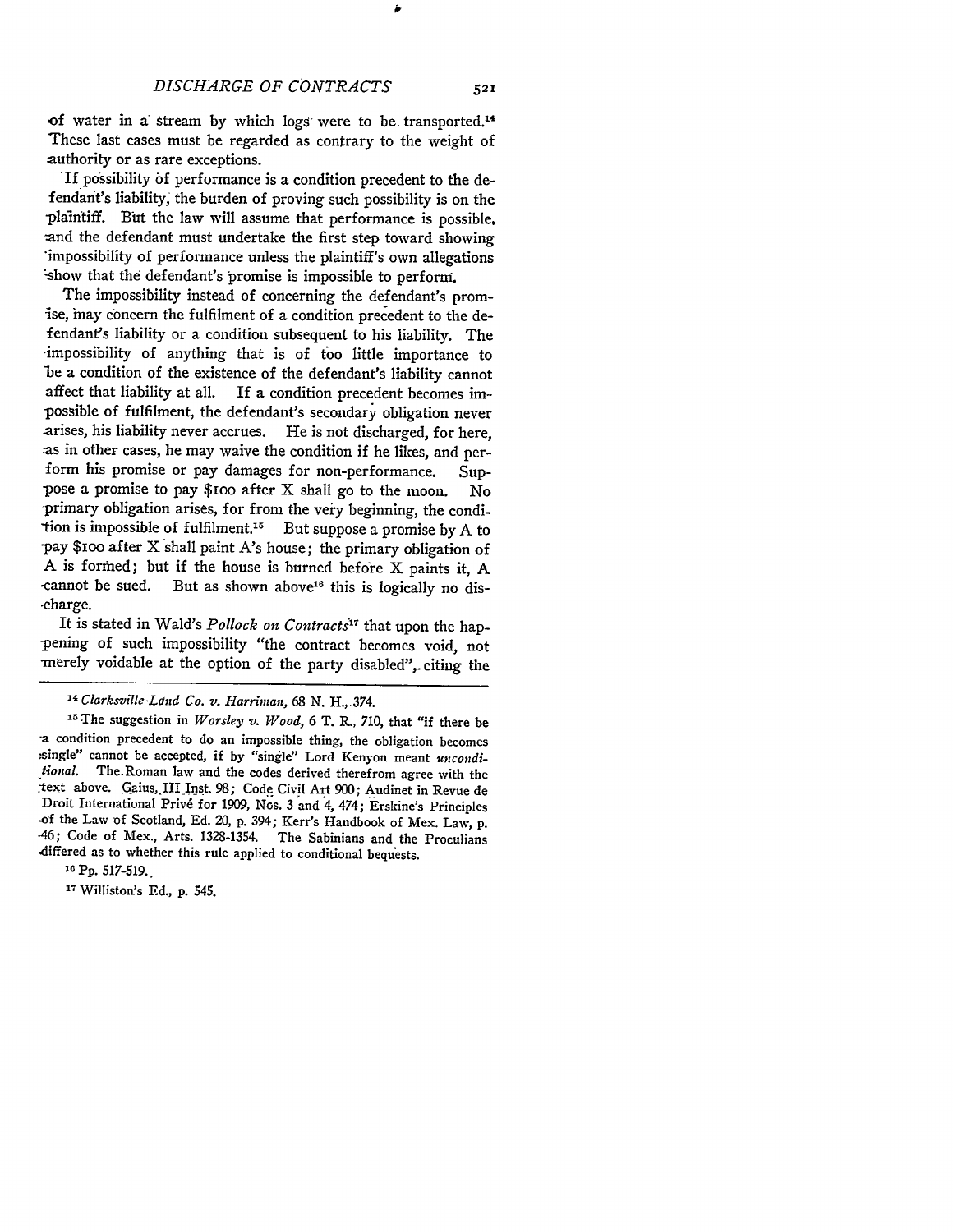case of *Poussard v. Spiers.18* This is logically wrong, and the An opera singer became ill and was unable to attend rehearsals or to appear during the first week of public performances. *It* was held that her appearance for rehearsals and during the opening week was so important that it was a condition precedent to the manager's liability on the contract, and-that the manager was justified in getting a permanent substitute. Here a constructive condition precedent became impossible of performance and was not performed. Of course, the manager's secondary obligation would not arise in the absence of a waiver of the condition. But the contract did not become *void-*It was not discharged. The manager had an option. He might -still have required the singer to perform for the remaining weeks. He was not discharged until he exercised his option. Neither was the singer discharged, though no doubt the impossibility of performing her promise would prevent her liability to pay damages from arising.

Conditions subsequent are defined below as discharging an already existing obligation. If such a condition becomes impossible of fulfilment, of course the obligation to which it was subsequent is not discharged but remains enforcible.<sup>19</sup>

It appears, therefore, that in no case is impossibility a true discharge of contract; but antecedent possibility is a condition precedent to the existence of a primary obligation, and continuing subsequent possibility is a condition precedent to the existence of a secondary obligation.

### CONDITIONS **SUBSEQUENT.**

An obligation, either primary or secondary, may be discharged by the happening of a *condition subsequent.* A condition *precedent* has to do with the *birth* of an obligation, primary or secondary. A condition *subsequent* has to do with an obligation's continued life after birth. When the condition subsequent is fulfilled, the obligation dies. It might, therefore, be said that any fact or event that kills a pre-existing obligation is a conditior

**<sup>18</sup>**(1876) 1 Q. B. D., 410.

**<sup>19</sup>**In *Semmes v. Hartford Ins. Co.,* 13 Waill, 158, the fulfilment of the condition subsequent did not become impossible; instead, it became legally impossible not to fulfil it. The Court set it aside, on principles of justice, so as to prevent the insurance company from being discharged and to prevent the plaintiff from suffering a heavy forfeiture.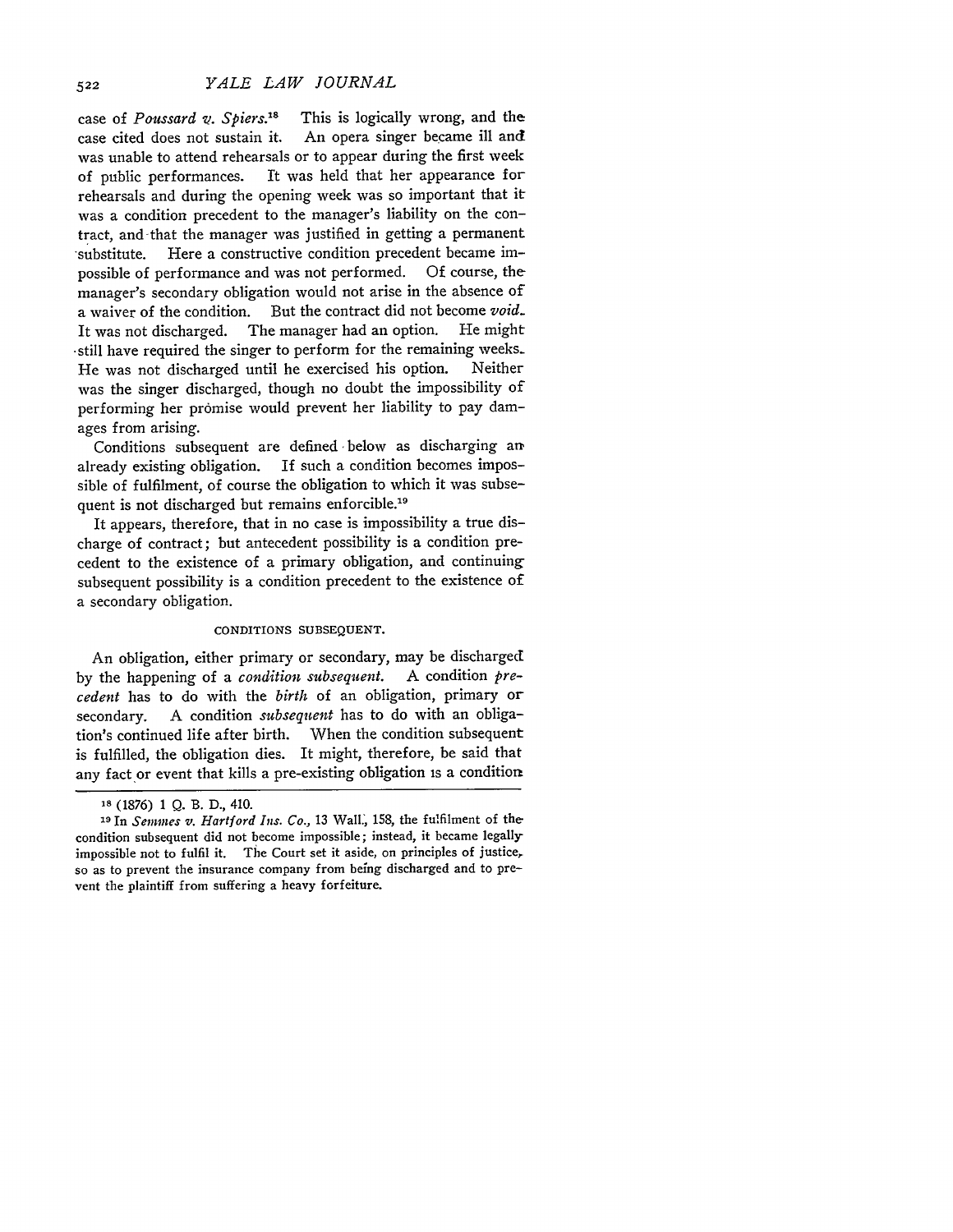subsequent. Such a broad usage of the term.is not customary. It would make every form of discharge fall within the term. Usage does not permit us to call a novation or a merger or an alteration a condition subsequent. According to the best usage, a condition subsequent in the law of contracts is a fact or event which the contract provides shall discharge one from his obligation (either primary or secondary) after it has accrued.

The word *subsequent* is a word expressing *relation in time.* It means that one thing occurs after another has occurred. .In the law of contracts, a condition subsequent may be a fact or event occurring after the formation of a *primary* obligation, and putting an end to it; or it may be one occurring after the accrual of a *secondary* obligation, putting an end to that. An event putting an end to the secondary obligation will generally end the primary obligation also, though it does not have to do so. An event putting an end to the primary obligation before the accrual of a secondary obligation will prevent any secondary obligation from arising.

The fact or event that constitutes the condition may be the nonperformance of a promise or it may be a thing concerning which no promise has been made. Suppose a promise by A to convey land to B after payment of \$1,000 by B, and a return promise by B to pay \$i,ooo on March I, it being further expressly provided that A's obligation shall cease if the money is not paid on March I. Here, non-payment by B on March i, is a breach of promise by B, but it is also a discharge of A from his primary obligation. It is an express condition subsequent to that primary obligation, terminating its life. It is not subsequent to any secondary obligation. Its fulfilment prevents such a secondary obligation on A's part from arising. In this case it is not B's breach of promise as such that discharges A. B's failure to perform discharges A's primary obligation because the creators of that obligation expressly empowered it to live only until a certain event. The obligation would have expired by this limitation and for the very same reason, even if B had made no promise to pay on March i. The ordinary option to purchase is a perfect example of this. The holder of the option does not promise to buy, but the owner is under a primary obligation until a certain date when it will be discharged. In such case, it *cannot* be a discharge by breach. The failure to buy is no breach, but it is a condition subsequent and a discharge.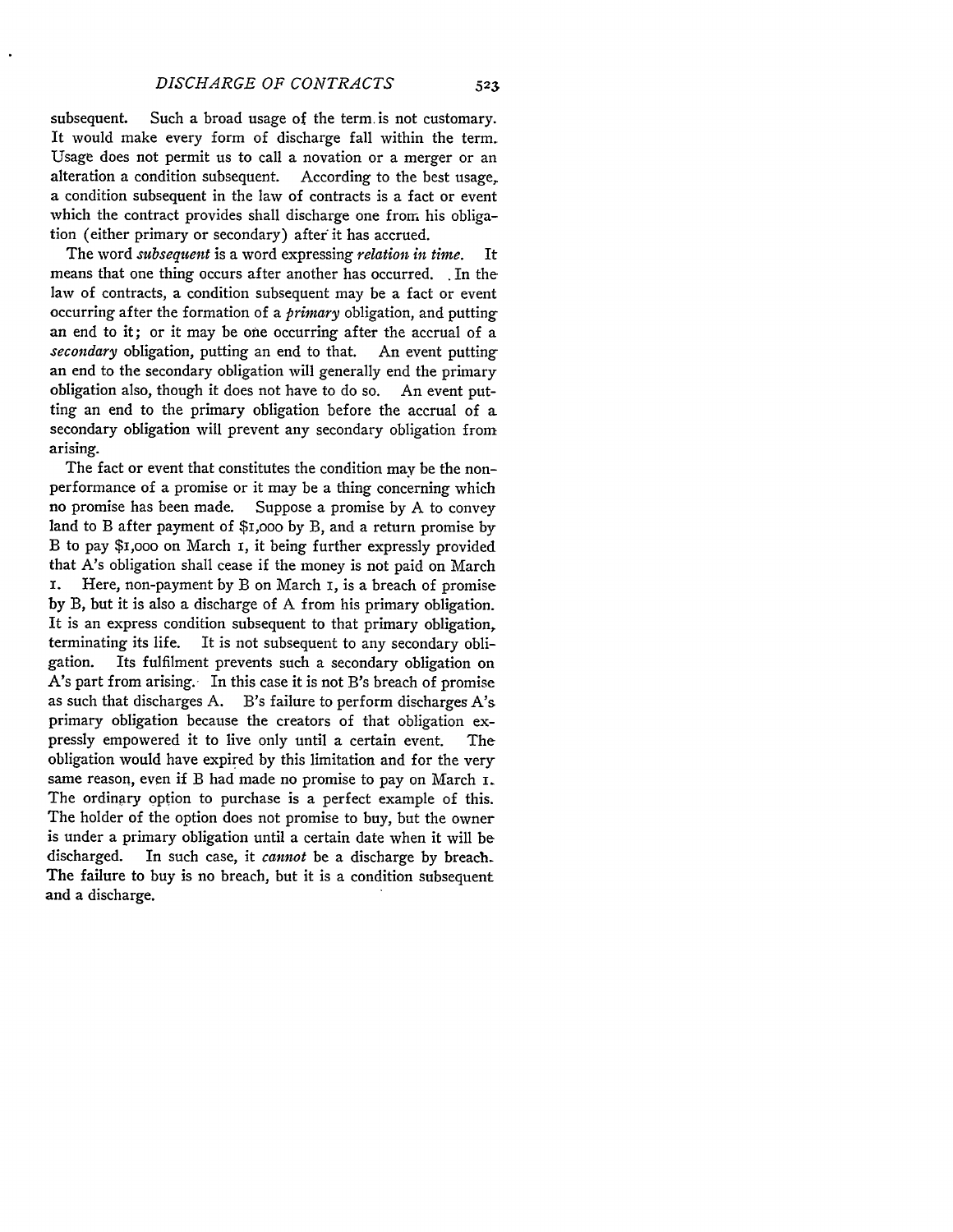# **BURDEN OF PROVING CONDITION SUBSEQUENT.**

In a certain case,<sup>20</sup> a company issued an insurance policy, promising to pay a named sum in case of loss by fire. It was further provided that any suit on the policy must be brought within one year after the occurrence of the loss, the liability of the company after such period to end and determine. Here, the failure to after such period to end and determine. bring suit within a year is an express condition subsequent. is subsequent to both the primary and the secondary obligations, and upon its fulfilment they both die. In this case, the primary and upon its fulfilment they both die. In this case, the primary<br>obligation was born upon the execution of the policy. But the obligation was born upon the execution of the policy. insured's right to immediate payment did not accrue until after the fire. Not until then did the defendant's secondary obligation exist. No doubt there were several conditions precedent to the accrual of such secondary obligation, but the starting of a suit was not one of them. In all cases, as stated heretofore, the secondary obligation must exist before a right to sue can exist; the suit cannot be itself a condition precedent to the right to sue. The company's breach occurs before any suit is begun; its secondary obligation *to pay at once* arose after the fire, but before the bringing of a suit.

The burden of proving such a condition subsequent, just as in se of any other discharge, is upon the *defendant*. The plaintiff case of any other discharge, is upon the *defendant*. made out a cause of action when he alleged the execution of the policy (the primary obligation) and the breach by the defendant, which includes an allegation of the fulfilment of all conditions<br>precedent to the secondary obligation. The birth of such a precedent to the secondary obligation. cause of action having been shown **by** the plaintiff, it is reasonable to assume its continued existence and the law makes such an assumption. The plaintiff must prove the birth of a right of actigp; let the defendant prove its death. In the physical world, if **g** body is set in motion it will continue at the same speed and in the same direction, inevitably and forever, until some outside<br>power affirmatively intervenes. So also if a body is at rest, it power affirmatively intervenes. So also if a body is at rest, it will remain at rest. Let him who alleges an affirmative interwill remain at rest. Let him who alleges an affirmative inter-<br>vention prove it. The rule in the physical world may well be the The rule in the physical world may well be the rule in the legal world. It appeals to the normal sense of fairness. Pragmatically speaking, it is a rule that *works*, and gives satisfaction.

*21 Semines v. Hartford Ins. Co.,* 13 Wall., 158.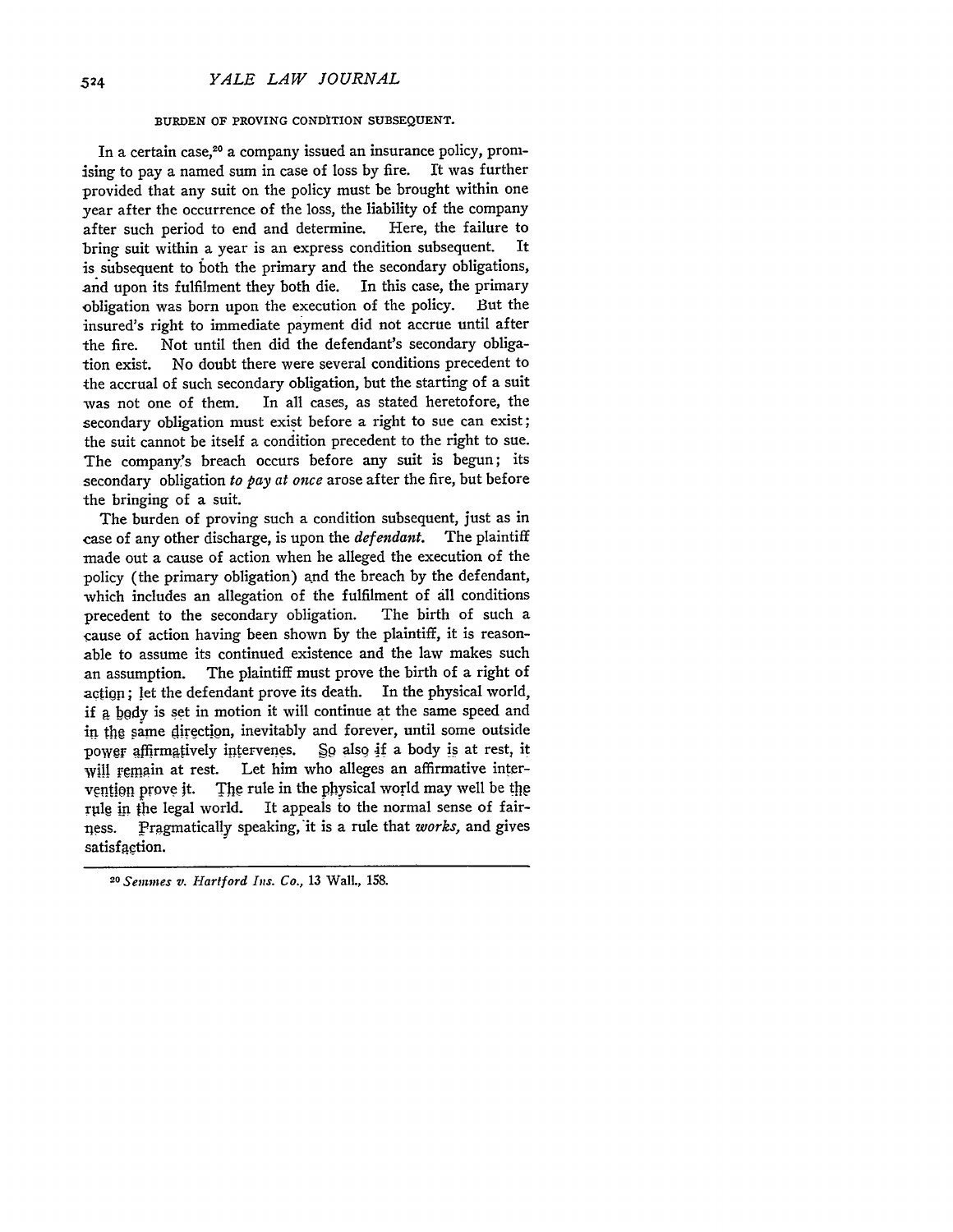In another case<sup>21</sup> the defendant signed a promissory note for a sum of money with a proviso that the note should be null and void if a greater amount of oil should arrive in New Bedford prior to October i than had arrived the preceding year. Here the Court held that the defendant must bear the burden of proving that the greater amount of oil arrived. This appears to be erroneous. greater amount of oil arrived. The Court called the condition a *condition subsequent,* and in fact it was subsequent to the creation of the primary obligation, and<br>it provided for the subsequent death of such obligation. It may it provided for the subsequent death of such obligation. properly be said that the law will assume the continued existence of the primary obligation, and that the defendant must affirmatively prove any interruption. thorize a judgment for plaintiff on the note. He has no right of action, however much we assume the continuance of the primary obligation. He must also show that the secondary obligation has<br>been born. Until he shows this, the defendant may stand pat been born. Until he shows this, the defendant may stand pat and prove nothing. The plaintiff's right to immediate payment The plaintiff's right to immediate payment of the note could not arise until the determination of the amount of oil that arrived, and even then it would not arise unless the smaller amount of oil had arrived.<br>has arrived or it has not. The The defendant is not liable to suit prior to October i; and if the greater amount of oil has arrived **by** that time, he is not liable afterwards either. But the plaintiff must show that a liability to suit was born. For the law to relieve the plaintiff of this burden, it must assume, without proof, the *birth* of the secondary obligation and not merely its continued existence after birth. This, of course, the law may do, but it is This; of course, the law may do, but it is<br>ent and illogical. Carried to its logical believed to be inconsistent and illogical. conclusion, it would permit a plaintiff to rest his case after proving nothing but the *formation* of the contract, the birth of the *primary* obligation.

In another case<sup>22</sup> an insurance company issued a policy in which it was provided that the policy should be null and void if the house insured should burn while unoccupied. that the burden of proving the non-occupancy of the house was<br>on the defendant company. This, too, seems erroneous. The This, too, seems erroneous. burning while *unoccupied* is indeed a condition subsequent to the birth of the primary obligation; but the burning while *occupied*

*<sup>21</sup> Gray v. Gardner,* 17 Mass., 188.

*<sup>22</sup>Moody v. Insurance Co.,* 52 Ohio St., 12.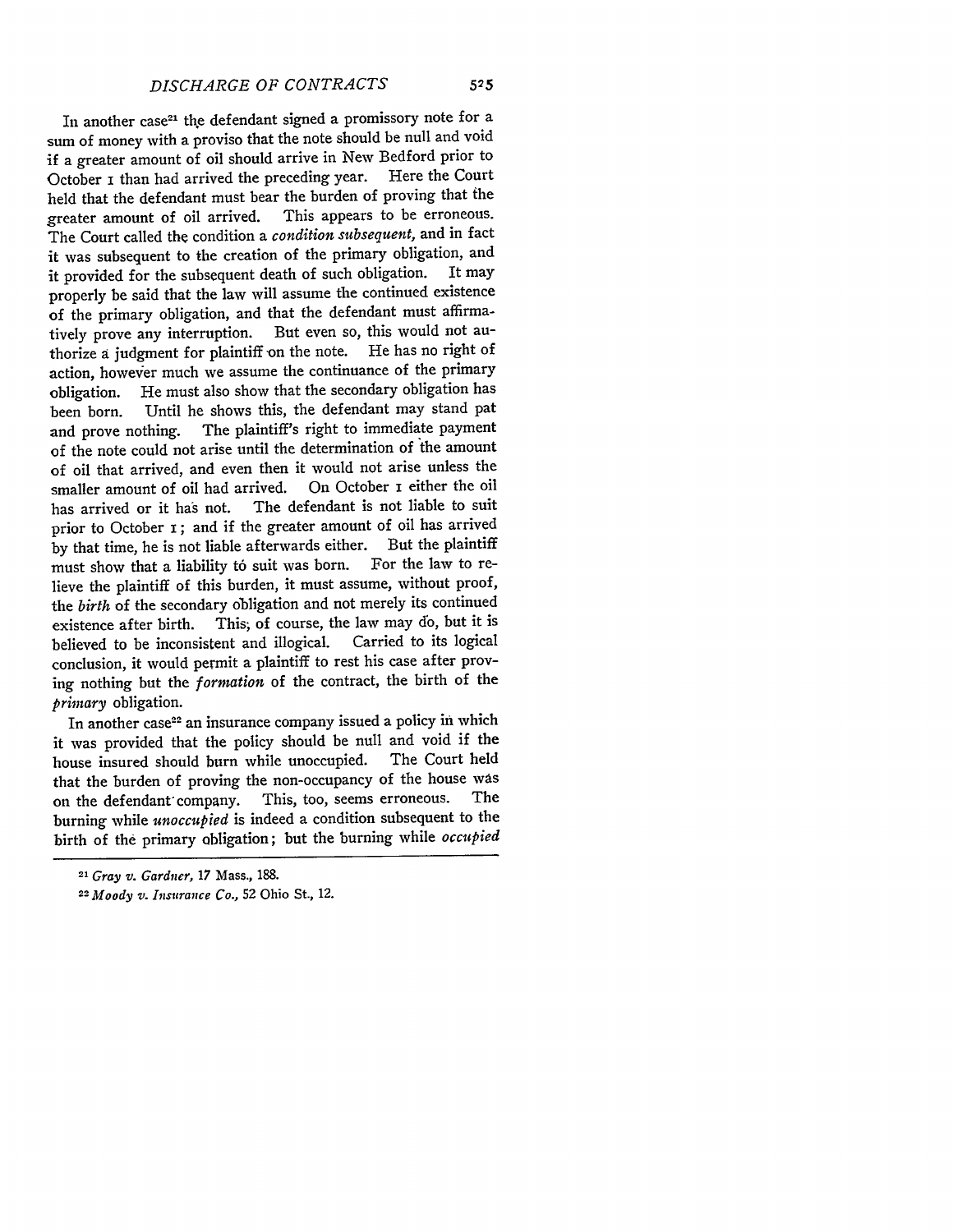is a condition *precedent* to the existence of any secondary obligation, to any liability on the company, to any right of action.

Of course, the logical character of the condition does not *necessarily* determine the burden of proof. It is perfectly proper to throw the burden upon any one who alleges crime or fraud, or upon the one having peculiar knowledge of the facts to be proved, or upon one who has agreed to assume it. In the insurance case above, the insured should have borne the burden of proof for the additional reason that the fact as to occupancy was within his own knowledge, while the insurance company might be unable to secure evidence on the point. In the absence of some particular reason to the contrary, the burden of proving the-fulfilment of a condition precedent to the *secondary* obligation of the defendant should be on the plaintiff, even though it be *subsequent* to the *primary* obligation of the defendant. But the burden of proving any *discharge* of such *secondary* obligation, and this a true condition subsequent is, should be on the defendant.

It seems that a condition subsequent differs from a condition precedent also in this; it will never be *implied* by the law but must always be expressed by the parties A condition implied by the law is a pure construction of law, without reference to the intention of the parties. Such a condition is constructed only when necessary to do justice and maintain right against wrong. To attain this object it is *never* necessary to "imply" a condition subsequent or to *discharge one* from his obligation. It is always sufficient for his protection to give him an *option,* to construct a condition precedent to his liability, one that he may waive if he desires. Such a condition prevents the birth of the secondary Such a condition prevents the birth of the secondary obligation, but does not totally discharge.

The case of a surety bond may be thought to be an exception to the foregoing rules, but logically it is not. It may well be that here, just as in the oil case,<sup>23</sup> and the insurance case<sup>24</sup> stated above, the Courts throw the burden of proving the fulfilment of- the condition on the defendant, calling it a'condition subsequent, when logically it is not one. Such a holding may be justified in many cases; in others perhaps it should be disapproved. The contract may show that the parties intended the burden to be on the defendant. If so, it is immaterial what the logical character of the

*<sup>23</sup>Gray v. Gardner,* 17 Mass., 188.

*<sup>24</sup> Moody v. Insurance Co.,* 52 Ohio St., 12.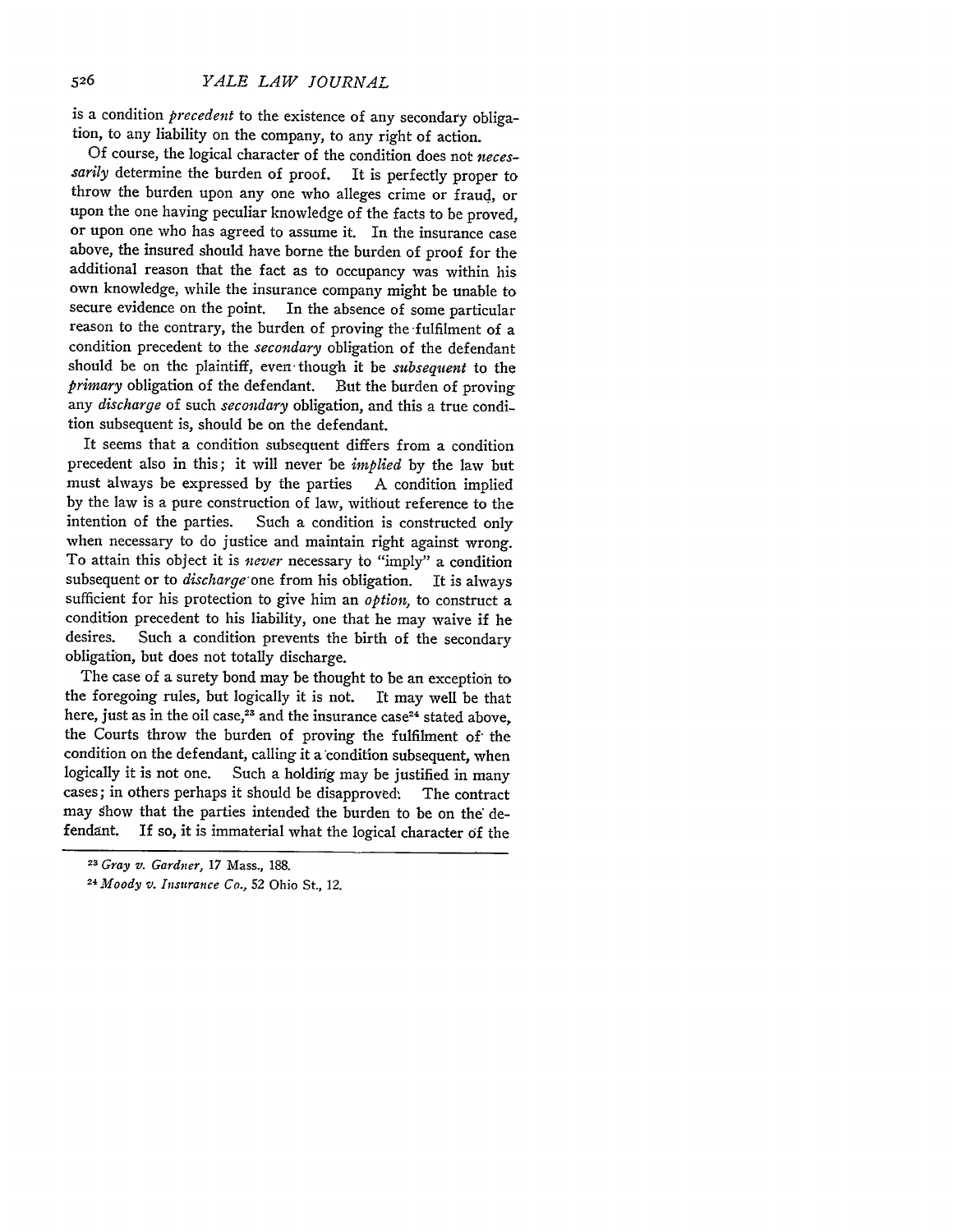condition is. In some cases, the condition may be a true condition subsequent. For example, suppose that A executes a bond to B in such form as to make the amount a debt *immediately payable,* but with a proviso that the liability should cease on the happening of a certain event. Here the primary and the secondary obligations both exist at once, the condition is a true condition subsequent, and the burden, of proving its fulfilment is on the defendant. It is submitted, however, that the above is seldom in accordance with the intention of the parties to a surety bond. Such bonds are not intended to create a debt immediately payable,<br>but to create a debt upon non-fulfilment of a condition. Thus, but to create a debt upon non-fulfilment of a condition. a bond for a fixed amount given to secure performance of certain duties **by** an officer is in reality a promise to pay the damages caused by such officer's breach of duty, up to but not exceeding the amount of the bond. Even though the. bond is in such form that the action of debt would have lain' at common law for the penal sum, without averring a non-performance by the officer, equity would not permit such a suit and ought to require the plaintiff to allege and prove the amount of his loss. The breach plaintiff to allege and prove the amount of his loss. of duty by the officer is in' reality a condition precedent to a right of action against the surety.<sup>25</sup>

# **DISCHARGE BY AGREEMENT. <sup>2</sup> <sup>6</sup>**

A condition subsequent is a mode of discharge ;provided for in the original contract itself. A discharge may also be effected by<br>a subsequent agreement. This subsequent agreement may take This subsequent agreement may take the form of a *release under seal, a mutual rescission,* or a *substituted contract.* The sealed release is effective to discharge any sort of a contract, and requires no consideration. The defendant sort of a contract, and requires no consideration. needs allege and prove only its execution and delivery. A mutual rescission is effective only in the case of a bilateral contract that has not been fully performed by either party. A consideration is<br>required for a release or a rescission not under seal. If either required for a release or a rescission not under seal. party to a bilateral contract has fully performed his part, he has nothing to gain by a rescission and the other party has nothing to lose. A substituted agreement is a mutual rescission with the addition that one or more new obligations are substituted for the

**<sup>-2</sup>** See Wald's Pollock **on** Contracts, Williston's Ed., 356, **555.**

<sup>&</sup>lt;sup>26</sup> The remaining topics discussed in this article are very fully treated by Professor Williston in his edition of Wald's Pollock on Contracts, Chap. XIV.' The treatment of them here will be brief, with emphasis on a few special points only.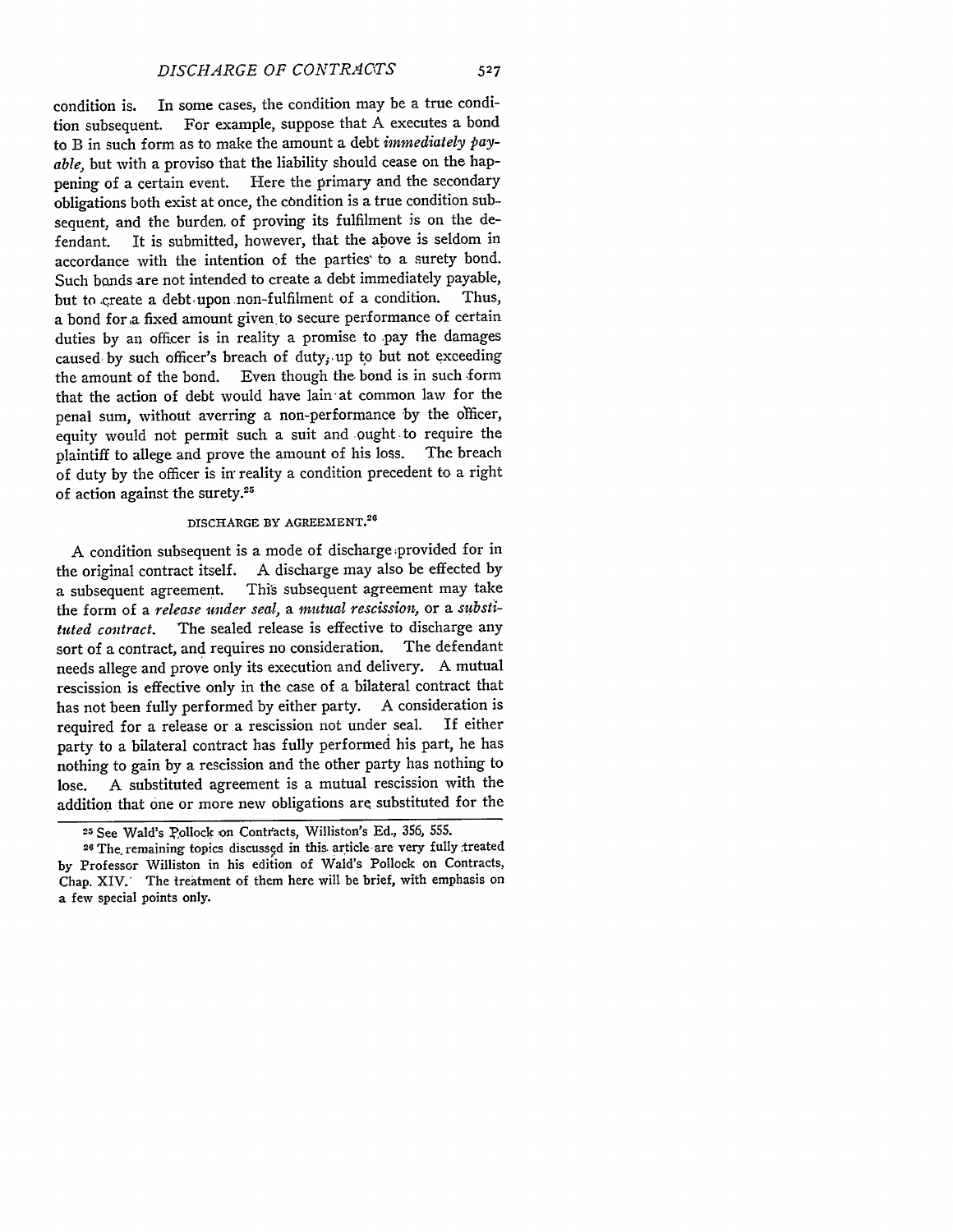*YALE LAW JOURNAL*

old. But the rescission and the substitution are interwoven into one body and one breath, neither one having power of separate existence. In pleading such a discharge, the defendant must allege the very same things that must be alleged by a plaintiff who sues upon a contract, except that he does not have to show a breach. The defendant is not seking a *remedy* and hence he does not have to establish the existence of any secondary obligation. He must allege merely the agreement, showing that it includes a rescission of the former obligation. No technical language is required. The facts must be so stated that the Court can determine whether or not there was an agreement and what were its terms. It need not be expressly stated that the first obligation was discharged, and indeed such an allegation would be unavailing if the proper interpretation of the facts shows that a rescission was no part of the new agreement and that therefore it was not "substituted". If the facts as stated are inconsistent with the continued life of the former obligation, the plea is sufficient. A novation is one form of such a substituted agreement.

Some problems arise in connection with the statute of frauds and with contracts under seal, but they will be passed by in this article. A covenant never to sue upon an obligation has been given the effect of a discharge to prevent circuity of action.27

# DISCHARGE BY PERFORMANCE.

The *specific performance* of an obligation discharges it, whether the obligation is primary or secondary. A discharge may also be effected **by** a *substituted performance* if it is accepted as such. Such a substituted performance and the agreement inducing it are called an *accord and satisfaction*. The accord is the agreement; the satisfaction results from the performance. The term accord and satisfaction seems to be restricted in its use to those cases where a right of action has accrued, and it is then applied whether that right arose out of contract or in tort. It is applied only as a mode of discharging a secondary obligation. Yet there is no logical reason why the term should not be applicable to a discharge of contract before breach, to a discharge of the primary obligation. It is entirely competent for two parties to agree that a certain substituted performance shall be given in discharge of a contract, the time for the performance **of** which has not yet arrived. In such case, there is no *substituted contract.* It is a

528

<sup>27</sup> See *Ford v. Beech,* 11 **Q.** B, 852.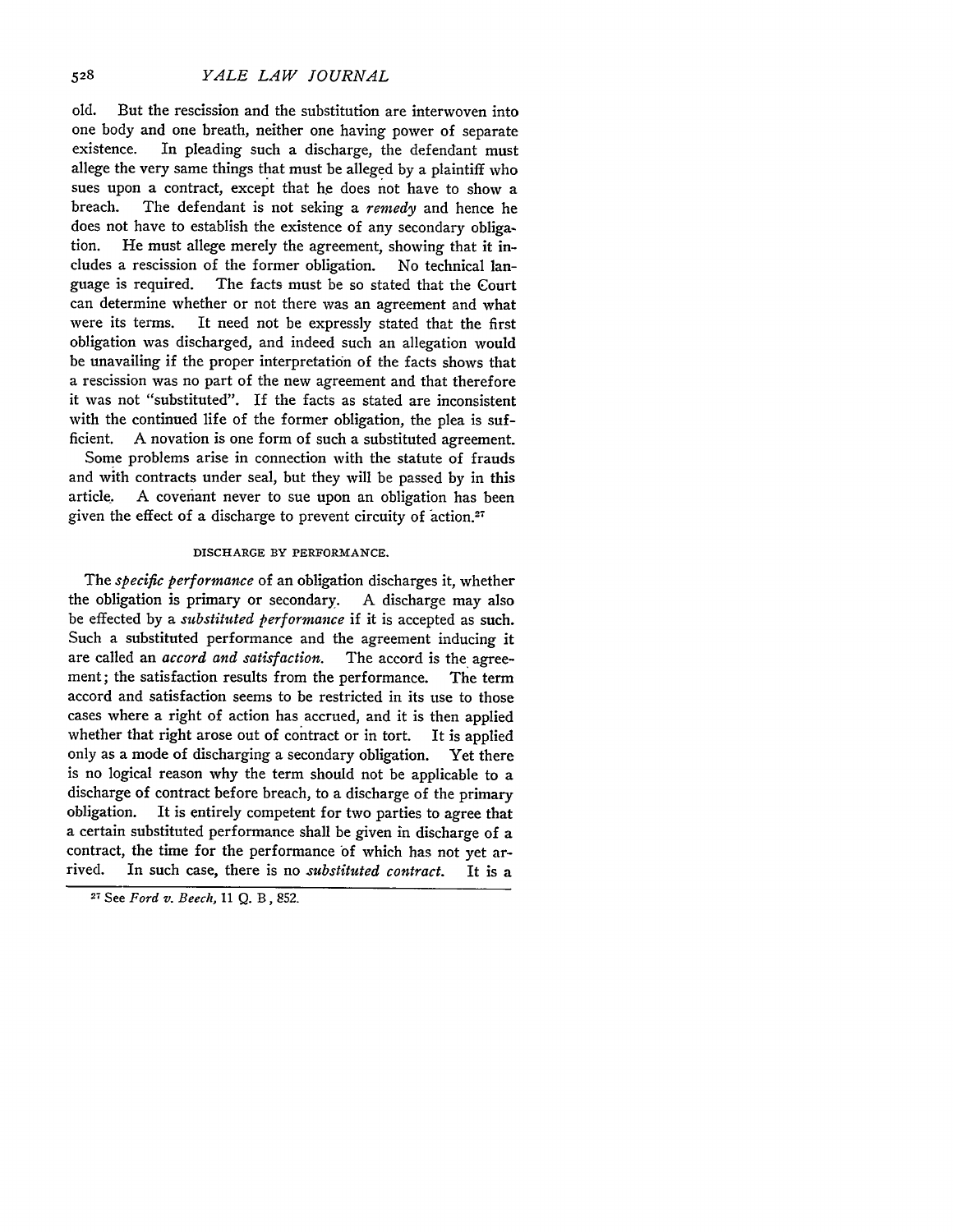substituted *performance* and until such performance is had, the original obligation remains in force.

Of course, the parties may agree that their new contract shall itself, prior to its performance, put an end to the previous obligation. This is called a substituted agreement, and has been dealt with above. Such a new agreement may be substituted for a previous primary obligation or a previous secondary obligation, according as it is made before breach or after breach of the previous contract. If it is made after such breach, it is sometimes called an accord; but it should not be so called. An accord is a<br>bilateral agreement for a substituted performance. If the new bilateral agreement for a substituted performance. executory agreement is itself substituted, after breach of the previous contract, it is a substituted agreement and an instant discharge; it substitutes a new primary contractual obligation for the previous secondary obligation.

"Accord" is the name for an agreement that is not substituted.<br>is itself, it discharges nothing. This fact led to the erroneous In itself, it discharges nothing. idea that "upon an accord no remedy lies", that an accord is an unenforcible agreement. Notwithstanding early dicta and decisions,<sup>28</sup> there is no doubt that an accord is an enforcible contract<br>if it fulfile the ordinary requirements of other contracts.<sup>29</sup> It if it fulfils the ordinary requirements of other contracts.<sup>29</sup> should be noted that an offer by the obligee to receive a substituted performance, with no promise by the obligor to perform it, is no<br>accord, and of course upon it no remedy lies. The same is true accord, and of course upon it no remedy lies. of an offered promise of a substituted performance by the obligor with no promise by the obligee to accept it. These are not agreements. but are mere offers.

It may be doubted whether an accord should not be held to suspend temporarily the right of action on the prior obligation. No Court with equitable jurisdiction would be embarrassed by the old rule that the temporary suspension of a right of action destroyed it forever.<sup>30</sup> Even Courts of Common Law have not been embarrassed by it in cases where the accord was a composition with creditors,<sup>31</sup> or was a new negotiable note taken in conditional payment.<sup>32</sup> However this may be, the accord is no dis-

*<sup>28</sup>Lynn v. Bruce,* 2 H. B!., 317; *Allen v. Harris,* 1 **Ld.** Raym., 122.

*<sup>29</sup>Nash v. Armstrong,* **10** C. B. **N.** S., **259;** *Hunt v. Brown,* 146 Mass., 253.

**<sup>30</sup>**See *Ayloffe v. Scrimpshire,* 2 Salk., 573.

**<sup>31</sup>***Good v. Cheesman,* 2 B. & Adol., 328; *Newington v. Levy,* L. R. 5 C. P., 607; 6 C. P., 180.

**<sup>32</sup>** See *Slater v. Jones,* L. R. 8 Exch., 186.